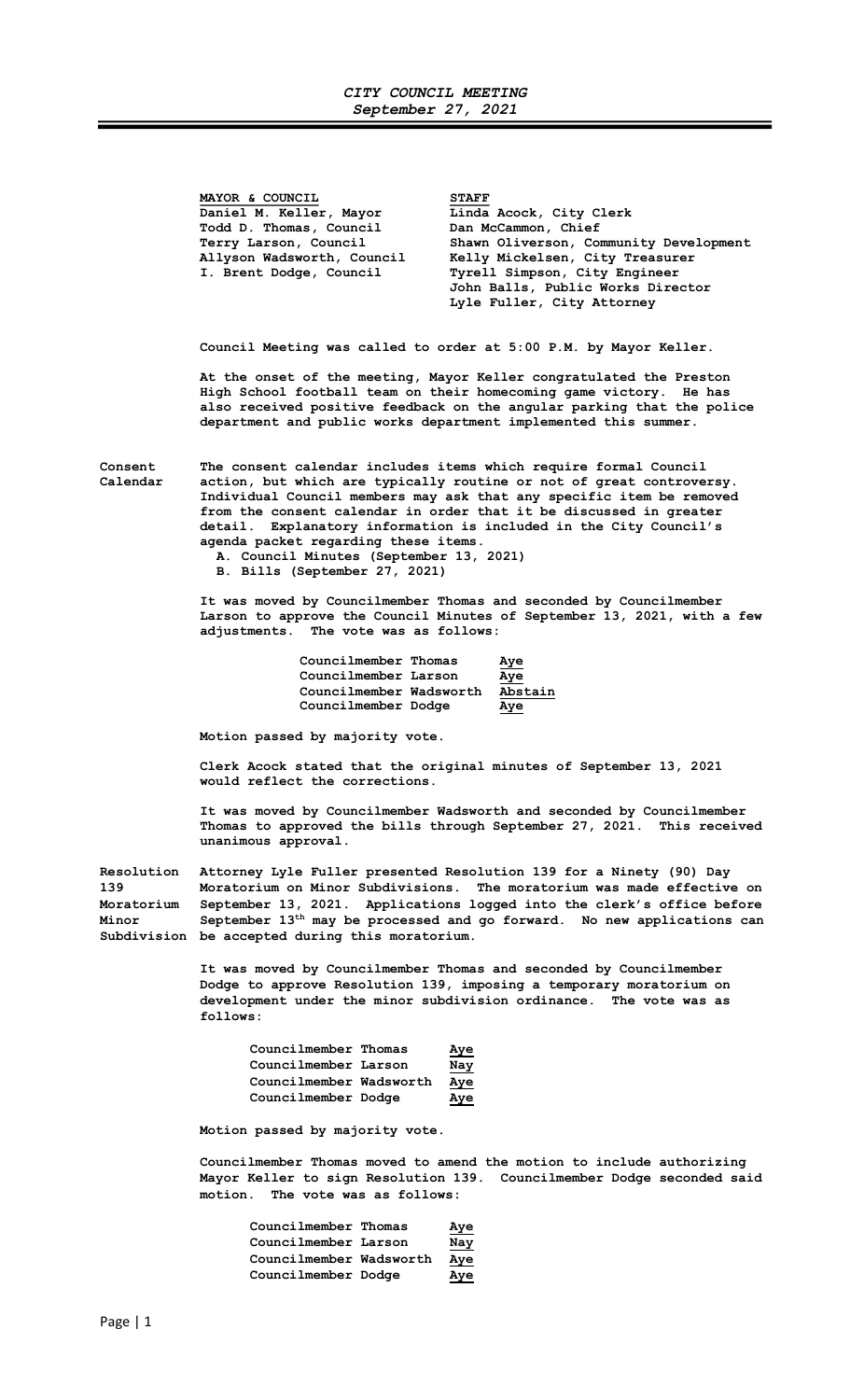Motion passed by majority vote.

(a copy of Resolution 139 follows Minutes)

Wastewater Colter Hollingshead of Keller Associates presented their Equipment Pre-Equipment Purchase Award Recommendation for the ultrafiltration membrane system PrePurchase at the sewer treatment plant. They have evaluated and scored the two Award bids that were received, and are recommending Suez Water Technologies, Ultra- whose bid was One Million Four Hundred Ninety-Eight Thousand Dollars Filtration (\$1,498,000). Selection criteria for scoring included items such as Membrane capital costs, O&M costs, manufacturer experience and references, Suez product support, system configuration and operation, and extended Water warranty.

Technologies

The scoring, evaluation and recommendation was reviewed by the funding agency, the United States Department of Agriculture – Rural Development (USDA-RD), and concurred on September 22, 2021.

It was moved by Councilmember Larson and seconded by Councilmember Wadsworth to award Suez Water Technologies the bid for the ultrafiltration membrane system, as recommended by the engineering firm Keller Associates and the funding agency, USDA-RD, and authorize Mayor Keller to sign the Notice of Award. The vote was as follows:

| Councilmember Thomas    | Aye        |
|-------------------------|------------|
| Councilmember Larson    | Aye        |
| Councilmember Wadsworth | <u>Aye</u> |
| Councilmember Dodge     | Aye        |

Motion passed by unanimous approval.

Business It was moved by Councilmember Dodge and seconded by Councilmember Licenses Thomas to approve a business license to the following:

> Cache Valley Bank 227 South State Ste B (Cache Valley Bank) Stuart Greene 736 East 6<sup>th</sup> South (Northwind Electric)

This received unanimous approval.

Compression Lori West, 858 Fairway Drive, came before the council asking for an Brakes & ordinance restricting compression brakes within Preston City limits and Reduced that the speed limit on Highway 34-36, within the city limits be Speed On reduced. Hwy 34-36

Doug West, Sharon McLing, David Kunze, Val Sparrow, and Dennis Jensen, residents of the Country Club Subdivision offered comments in support of Ms. West's request for an ordinance restricting compression brakes and reducing the speed limit along East Highway 34-36.

Engineer Simpson stated that he has contacted Kory Krantz of the state highway department, and Mr. Krantz has put together a team, which will be headed by Engineer Todd Hubbard, to collect data on that section of highway. Mr. Krantz has also asked that Preston City remove hedges and a tree that are blocking the sight on the intersection coming from the subdivision onto the highway, and paint a stop bar indicating how far onto the highway the residents can pull out before actually turning out into traffic. Police presence would also be beneficial. These few things should increase the safety and sight distance.

Chief McCammon explained that trucks, as well as diesel pick-ups, are equipped with compression brakes. He agreed that lowering the speed limit is a good idea. A merge lane could also be considered.

Mayor Keller thanked those present for their interest, as their public input is important. He committed to include this section of highway in his negotiations with the state highway department.

After discussion, it was moved by Councilmember Thomas and seconded by Councilmember Dodge to initiate work on a stop bar placement at the